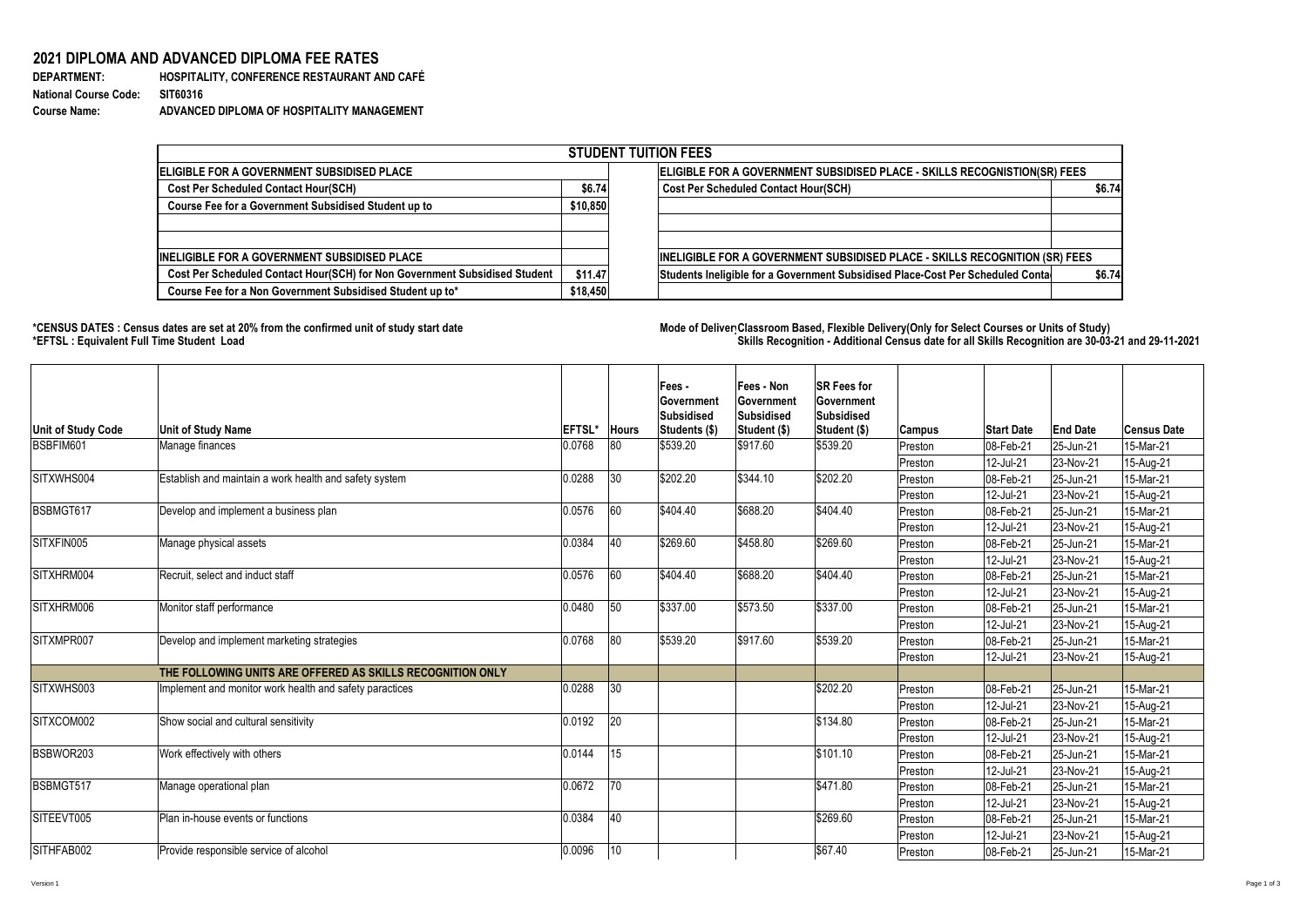| <b>Unit of Study Code</b>                                      | <b>Unit of Study Name</b>                              | <b>EFTSL*</b> | <b>Hours</b> | Fees -<br><b>Government</b><br><b>Subsidised</b><br>Students (\$) | <b>Fees - Non</b><br><b>Government</b><br>Subsidised<br>Student (\$) | <b>SR Fees for</b><br><b>Government</b><br><b>Subsidised</b><br>Student (\$) | <b>Campus</b> | <b>Start Date</b>        | <b>End Date</b> | <b>Census Date</b> |
|----------------------------------------------------------------|--------------------------------------------------------|---------------|--------------|-------------------------------------------------------------------|----------------------------------------------------------------------|------------------------------------------------------------------------------|---------------|--------------------------|-----------------|--------------------|
|                                                                |                                                        |               |              |                                                                   |                                                                      |                                                                              | Preston       | 12-Jul-21                | $ 23-Nov-21 $   | 15-Aug-21          |
| SITHFAB003                                                     | Operate a bar                                          | 0.0336        | 35           |                                                                   |                                                                      | \$235.90                                                                     | Preston       | 08-Feb-21                | 25-Jun-21       | 15-Mar-21          |
|                                                                |                                                        |               |              |                                                                   |                                                                      |                                                                              | Preston       | 12-Jul-21                | $ 23-Nov-21 $   | 15-Aug-21          |
| SITHFAB004                                                     | Prepare and serve non-alcoholic beverages              | 0.0192        | 20           |                                                                   |                                                                      | \$134.80                                                                     | Preston       | 08-Feb-21                | 25-Jun-21       | 15-Mar-21          |
|                                                                |                                                        |               |              |                                                                   |                                                                      |                                                                              | Preston       | 12-Jul-21                | $ 23-Nov-21 $   | 15-Aug-21          |
| SITHFAB005                                                     | Prepare and serve espresso coffee                      | 0.0288        | 30           |                                                                   |                                                                      | \$202.20                                                                     | Preston       | 08-Feb-21                | 25-Jun-21       | 15-Mar-21          |
|                                                                |                                                        |               |              |                                                                   |                                                                      |                                                                              | Preston       | 12-Jul-21                | $ 23-Nov-21 $   | 15-Aug-21          |
| SITHFAB007                                                     | Serve food and beverage                                | 0.0768        | 80           |                                                                   |                                                                      | \$539.20                                                                     | Preston       | $ 08 - Feb - 21$         | $ 25 - Jun-21$  | 15-Mar-21          |
|                                                                |                                                        |               |              |                                                                   |                                                                      |                                                                              | Preston       | 12-Jul-21                | $ 23-Nov-21 $   | 15-Aug-21          |
| SITHFAB008                                                     | Operate and monitor cellar systems                     | 0.0384        | 40           |                                                                   |                                                                      | \$269.60                                                                     | Preston       | $ 08 - Feb - 21$         | 25-Jun-21       | 15-Mar-21          |
|                                                                |                                                        |               |              |                                                                   |                                                                      |                                                                              | Preston       | 12-Jul-21                | $ 23-Nov-21 $   | 15-Aug-21          |
| SITHFAB011                                                     | Provide advice on beers, spirits and liqueurs          | 0.0384        | 40           |                                                                   |                                                                      | \$269.60                                                                     | Preston       | 08-Feb-21                | 25-Jun-21       | 15-Mar-21          |
|                                                                |                                                        |               |              |                                                                   |                                                                      |                                                                              | Preston       | 12-Jul-21                | 23-Nov-21       | 15-Aug-21          |
| SITHFAB012                                                     | Provide advice on Australian wines                     | 0.0384        | 40           |                                                                   |                                                                      | \$269.60                                                                     | Preston       | 08-Feb-21                | 25-Jun-21       | 15-Mar-21          |
|                                                                |                                                        |               |              |                                                                   |                                                                      |                                                                              | Preston       | 12-Jul-21                | 23-Nov-21       | 15-Aug-21          |
| SITHFAB016<br>Provide advice on food                           | 0.0384                                                 | 40            |              |                                                                   | \$269.60                                                             | Preston                                                                      | 08-Feb-21     | 25-Jun-21                | 15-Mar-21       |                    |
|                                                                |                                                        |               |              |                                                                   |                                                                      |                                                                              | Preston       | 12-Jul-21                | $ 23-Nov-21 $   | 15-Aug-21          |
| SITHFAB017<br>Provide advice on food and beverage matching     | 0.0480                                                 | 50            |              |                                                                   | \$337.00                                                             | Preston                                                                      | 08-Feb-21     | $ 25 - Jun-21 $          | 15-Mar-21       |                    |
|                                                                |                                                        |               |              |                                                                   |                                                                      | Preston                                                                      | 12-Jul-21     | $ 23-Nov-21 $            | 15-Aug-21       |                    |
| SITHIND002                                                     | Source and use information on the hospitality industry | 0.0240        | 25           |                                                                   |                                                                      | \$168.50                                                                     | Preston       | 08-Feb-21                | $ 25 - Jun-21$  | 15-Mar-21          |
|                                                                |                                                        |               |              |                                                                   |                                                                      |                                                                              | Preston       | 12-Jul-21                | $ 23-Nov-21 $   | 15-Aug-21          |
| SITHIND004                                                     | Work effectively in hospitality service                | 0.0010        |              |                                                                   |                                                                      | \$6.74                                                                       | Preston       | 08-Feb-21                | $ 25 - Jun-21$  | 15-Mar-21          |
|                                                                |                                                        |               |              |                                                                   |                                                                      |                                                                              | Preston       | 12-Jul-21                | $ 23-Nov-21 $   | 15-Aug-21          |
| SITXCCS006                                                     | Provide service to customers                           | 0.0240        | 25           |                                                                   |                                                                      | \$168.50                                                                     | Preston       | 08-Feb-21                | $ 25 - Jun-21$  | 15-Mar-21          |
|                                                                |                                                        |               |              |                                                                   |                                                                      |                                                                              | Preston       | 12-Jul-21                | $ 23-Nov-21 $   | 15-Aug-21          |
| SITXCCS008                                                     | Develop and manage quality customer service practices  | 0.0288        | $ 30\rangle$ |                                                                   |                                                                      | \$202.20                                                                     | Preston       | 08-Feb-21                | 25-Jun-21       | 15-Mar-21          |
|                                                                |                                                        |               |              |                                                                   |                                                                      |                                                                              | Preston       | 12-Jul-21                | $ 23-Nov-21 $   | 15-Aug-21          |
| SITXCOM005                                                     | Manage conflict                                        | 0.0192        | 20           |                                                                   |                                                                      | \$134.80                                                                     | Preston       | $ 08 - \text{Feb} - 21$  | $ 25 - Jun-21$  | 15-Mar-21          |
|                                                                |                                                        |               |              |                                                                   |                                                                      |                                                                              | Preston       | 12-Jul-21                | $ 23-Nov-21 $   | 15-Aug-21          |
| SITXFIN003                                                     | Manage finances within a budget                        | 0.0288        | $ 30\rangle$ |                                                                   |                                                                      | \$202.20                                                                     | Preston       | $ 08 - Feb - 21$         | 25-Jun-21       | 15-Mar-21          |
|                                                                |                                                        |               |              |                                                                   |                                                                      |                                                                              | Preston       | 12-Jul-21                | $ 23-Nov-21 $   | 15-Aug-21          |
| SITXFIN004                                                     | Prepare and monitor budgets                            | 0.0288        | $ 30\rangle$ |                                                                   |                                                                      | \$202.20                                                                     | Preston       | 08-Feb-21                | 25-Jun-21       | 15-Mar-21          |
|                                                                |                                                        |               |              |                                                                   |                                                                      |                                                                              | Preston       | 12-Jul-21                | 23-Nov-21       | 15-Aug-21          |
| SITXFSA001                                                     | Use hygienic practices for food safety                 | 0.0144        | 15           |                                                                   |                                                                      | \$101.10                                                                     | Preston       | 08-Feb-21                | $ 25 - Jun-21 $ | 15-Mar-21          |
|                                                                |                                                        |               |              |                                                                   |                                                                      |                                                                              | Preston       | 12-Jul-21                | 23-Nov-21       | 15-Aug-21          |
| SITXWHS001                                                     | Participate in safe food handling practices            | 0.0115        | 12           |                                                                   |                                                                      | \$80.88                                                                      | Preston       | 08-Feb-21                | 25-Jun-21       | 15-Mar-21          |
|                                                                |                                                        |               |              |                                                                   |                                                                      | Preston                                                                      | 12-Jul-21     | $ 23-Nov-21 $            | 15-Aug-21       |                    |
| SITXGLC001<br>Research and comply with regulatory requirements |                                                        | 0.0768        | 80           |                                                                   |                                                                      | \$539.20                                                                     | Preston       | 08-Feb-21                | $ 25 - Jun-21$  | 15-Mar-21          |
|                                                                |                                                        |               |              |                                                                   |                                                                      | Preston                                                                      | 12-Jul-21     | $ 23-Nov-21 $            | 15-Aug-21       |                    |
| SITXHRM002<br>Roster staff                                     | 0.0288                                                 | $ 30\rangle$  |              |                                                                   | \$202.20                                                             | Preston                                                                      | 08-Feb-21     | 25-Jun-21                | 15-Mar-21       |                    |
|                                                                |                                                        |               |              |                                                                   |                                                                      | Preston                                                                      | 12-Jul-21     | $ 23-Nov-21 $            | 15-Aug-21       |                    |
| SITXHRM003<br>Lead and manage people                           |                                                        | 0.0576        | 60           |                                                                   |                                                                      | \$404.40                                                                     | Preston       | 08-Feb-21                | 25-Jun-21       | 15-Mar-21          |
|                                                                |                                                        |               |              |                                                                   |                                                                      |                                                                              | Preston       | 12-Jul-21                | $ 23-Nov-21 $   | 15-Aug-21          |
| SITXMGT001                                                     | Monitor work operations                                | 0.0192        | 20           |                                                                   |                                                                      | \$134.80                                                                     | Preston       | 08-Feb-21                | $ 25 - Jun-21$  | 15-Mar-21          |
|                                                                |                                                        |               |              |                                                                   |                                                                      |                                                                              | Preston       | 12-Jul-21                | $ 23-Nov-21 $   | 15-Aug-21          |
| SITXMGT002                                                     | <b>Establish and conduct business relationships</b>    | 0.0576        | 60           |                                                                   |                                                                      | \$404.40                                                                     | Preston       | $ 08 - \text{Feb} - 21 $ | $ 25 - Jun-21 $ | 15-Mar-21          |